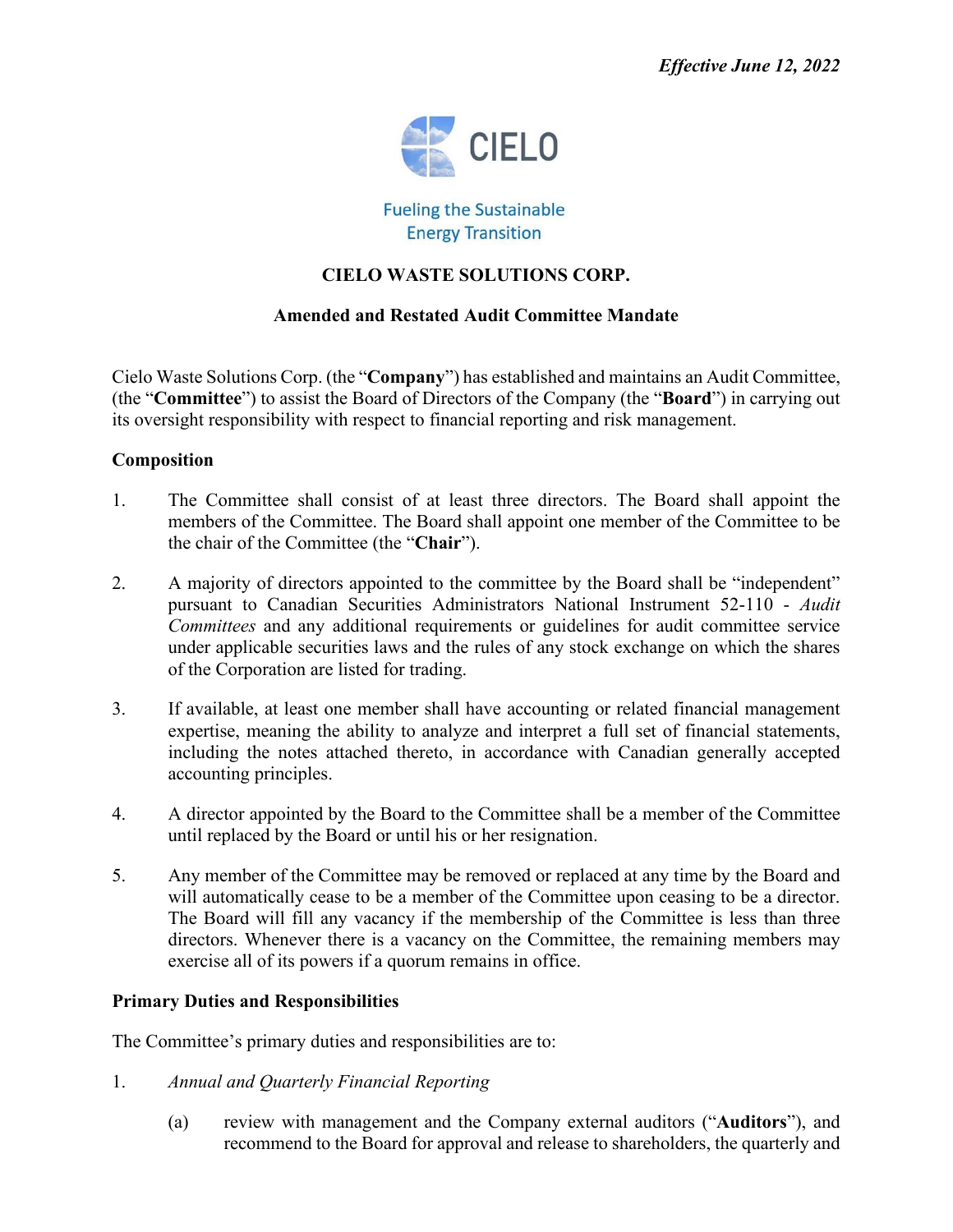annual financial statements of the Company, together with related reports to shareholders and management's discussion and analysis ("**MD&A**") associated with such financial statements;

- (b) review with management and with the Auditors significant financial reporting issues arising during the most recent fiscal period and the resolution or proposed resolution of such issues;
- (c) review and discuss with management any legal matters which could impact the financial statements;
- (d) discuss with management and the Auditors any proposed changes in major accounting policies or principles, the presentation and effect of significant risks and uncertainties and key estimates and judgements of management that may be material to financial reporting;
- (e) consider consistency of the data reported in the financial statements and related public disclosure documents;
- (f) review audited annual financial statements and related documents in conjunction with the report of the auditors and significant variances between comparative reporting periods as set out in the MD&A;
- (g) review, independently of management, and without management present, the results of the annual external audit, the audit report thereon and the auditor's review of the related financial statements and MD&A, and discuss with the Auditor the quality of accounting principles used, any alternative treatments of financial information that have been discussed with management, the ramifications of their use and the Auditor's preferred treatment and any other material communication with management;

## 2. *Internal Control Framework*

- (a) review and assess the framework of, and consider the integrity of, the Company's financial reporting process and system of internal controls regarding financial reporting and accounting compliance through discussions with management and the Auditor;
- (b) establish and monitor procedures for the receipt, retention and treatment of complaints, including the anonymous submission of complaints received by the Company concerning accounting, internal accounting controls, or auditing matters or instances where a representative has failed to comply with any applicable law, Company control, policy or procedure including the Code of Business Conduct and Ethics and the Disclosure Policy, all of which constitute "whistleblower" issues;
- (c) review with management the Company's relationship with regulators and the timelines and accuracy of the Company's filings with regulatory agencies;
- (d) consider and review with management: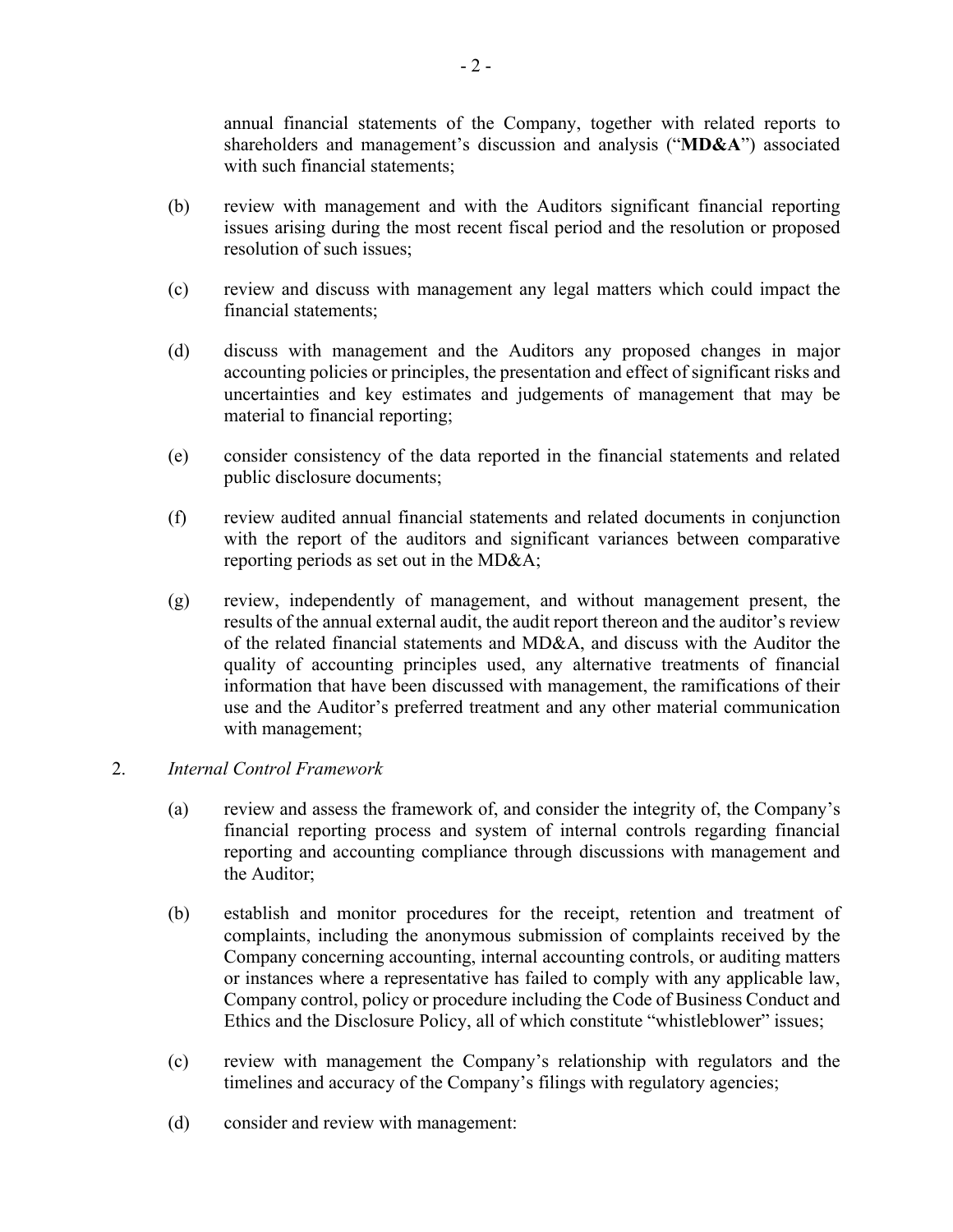- (i) all unadjusted errors identified by the Auditors;
- (ii) the internal control memorandum or management letter containing the recommendations of the Auditors and management's response, if any, including any evaluation of the adequacy and effectiveness of the internal financial controls of the Company and subsequent follow-up to any identified weakness;
- 3. *External Auditors and Audits*
	- (a) review with the Auditors the audit function generally, and the objectives, staffing, locations, co-ordination, and scope of proposed audits of the financial statements of the Company;
	- (b) consider the independence and performance of the Auditors and annually recommend to the Board the appointment or discharge of the Auditor when circumstances are warranted and recommend to the Board the compensation of the Auditors;
	- (c) review the annual external audit plan with the Auditors and with management and approve the audit plan engagement letter relating thereto, including associated fees
	- (d) review any problems experienced or concerns expressed by the Auditors in performing an audit, including any restrictions imposed by management or significant accounting issues on which there was a disagreement with management;
	- (e) review and evaluate any recommendations of the Auditors and decide the appropriate course of action;
	- (f) provide an avenue of communication among the Auditors, management and the Board, and direct the Auditors to report directly to the Committee;
	- (g) when there is to be a change of auditors, review all issues and provide documentation related to the change, including the information to be included in the Notice of Change of Auditors and related documentation required pursuant to *National Instrument 51-102—Continuous Disclosure Obligations*(or any successor legislation), with respect to a change of auditors and the planned steps for an orderly transition period;
	- (h) review and approve the Company's hiring policies regarding employees and former employees of the present and former auditors;
	- (i) review all material written communications between the Auditor and management; and
	- (j) review all reportable events, including disagreements, unresolved issues and consultations, as defined by applicable securities policies, on a routine basis, whether or not there is to be a change of auditors;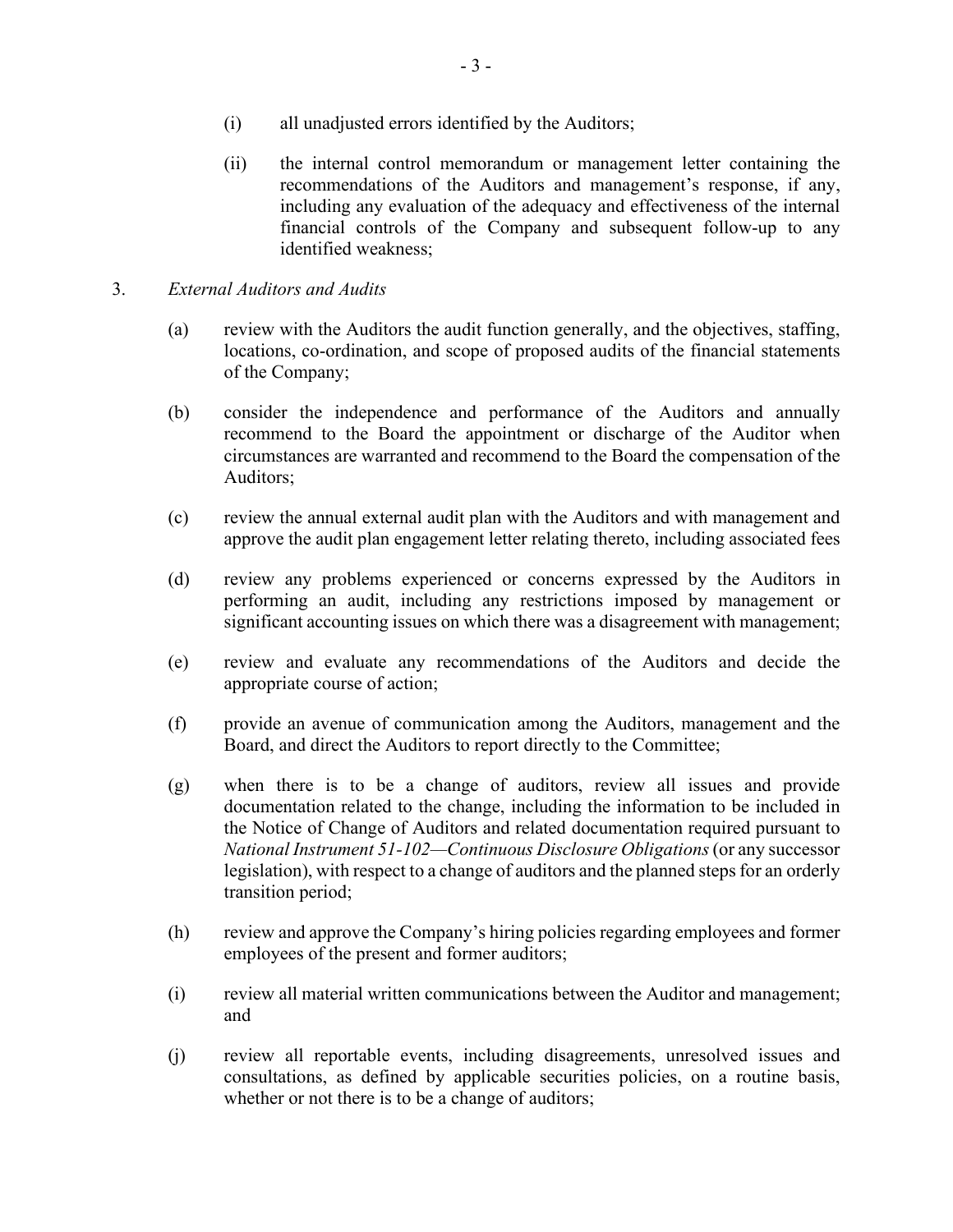#### 4. *Risk Management*

- (a) review with management the process of identifying, monitoring and reporting the Company's risk management policies and procedures and the principal risks affecting financial aspects of the Company;
- (b) review with the Auditors and management, and monitor the management of, the principal risks that could affect the financial reporting of the Company;
- (c) establish and monitor procedures for information security and cyber risk protection for the Company;
- (d) review with management all related party transactions and the development of policies and procedures related to those transactions;
- (e) consider the amount and terms of any insurance to be obtained or maintained by the Company with respect to risks inherent in its operations and potential liabilities incurred by the directors or officers in the discharge of their duties and responsibilities;
- 5. *Financing and Other Matters*
	- (a) review and if appropriate, recommend for approval by the Board, all public disclosure documents containing audited or unaudited financial statements, including any prospectus, annual reports, annual information forms, MD&A and press releases announcing quarterly or annual financial results;
	- (b) review findings, if any, from examinations or reviews performed by regulatory agencies with respect to financial matters;
	- (c) review management's consideration of the Company's compliance with laws and regulations;
	- (d) review management's assessment of current and expected future compliance with covenants under any financing agreements;
	- (e) Approve dividends and distributions, material debt and equity financings, transactions affecting authorized capital or the issue and repurchase of shares and debt securities, and all material divestitures and acquisitions;
	- (f) consider the appointments of the Chief Financial Officer;
	- (g) in consultation with management understand the Company's capital structure and financial risks arising from exposure to such things as commodity prices, interest rates, foreign currency exchange rates and credit, and review the management of these risks including any proposed hedging of the exposures, including receiving a summary report of the hedging activities and hedge-related instruments.

## **Meetings and Operations**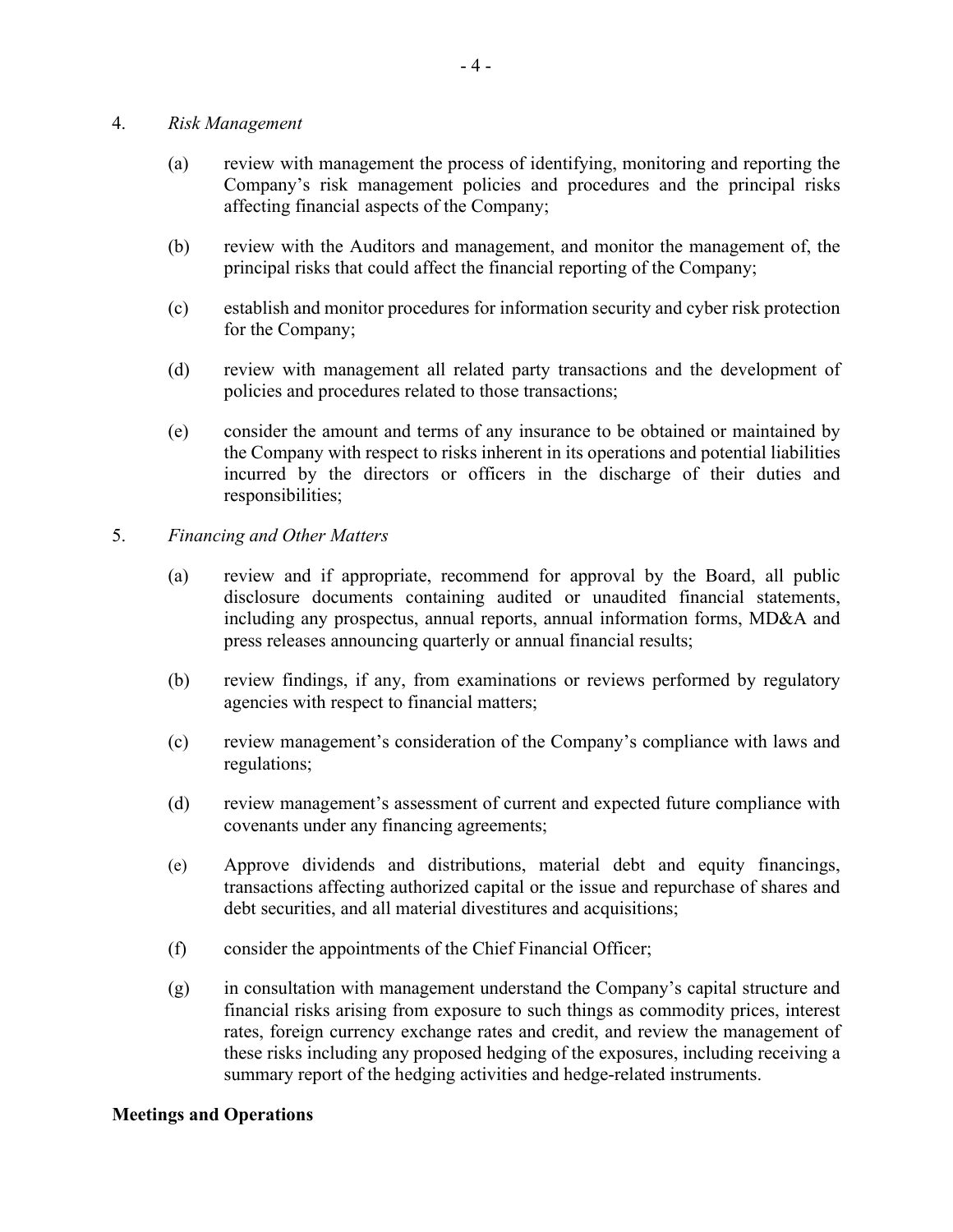- 1. The Committee shall convene a minimum of four times each year at such times and places as may be designated by the Chair and whenever a meeting is requested by the Board, a member of the Committee, the Auditors, or an officer of the Company. Meetings of the Committee will correspond with the review of the quarterly and annual financial statements and the associated MD&A.
- 2. Notice of each meeting of the Committee shall be given to each member of the Committee and to the Auditors, who shall be entitled to attend each meeting of the Committee and who shall attend whenever requested to do so by a member of the Committee, at least 48 hours in advance of each meeting unless a short period is required in the circumstances.
- 3. Members of the Committee may participate in a meeting of the Committee by means of such telephonic, electronic or other communication facilities, as permits all persons participating in the meeting to communicate adequately with each other. A member participating in such a meeting by any such means is deemed to be present at the meeting.
- 4. A quorum for the transaction of business at a meeting of the Committee shall consist of two members of the Committee present.
- 5. In the absence of the Chair, the members of the Committee shall choose one of the members present to be chair of the meeting. In addition, the members of the Committee shall choose one of the persons present to be the secretary of the meeting.
- 6. The Chief Executive Officer, the Chief Financial Officer and other members of senior management shall be invited to attend meetings of the Committee upon the request of the Committee; subject, however, to the requirement that the Committee (i) hold in camera sessions of the members of the Committee, without management representatives present at every meeting of the Committee, and (ii) meet with the Auditors separately and independent of management at every meeting at which the Auditors are in attendance.
- 7. Minutes shall be kept of all meetings of the Committee.

## **Authority and Reporting**

- 1. In discharging its duties and responsibilities, the Committee shall have the authority to:
	- (a) inspect any and all of the books and records of the Company, its subsidiaries and affiliates;
	- (b) if determined necessary by the Committee, institute investigations of improprieties, or suspected improprieties within the scope of its responsibilities;
	- (c) discuss with the management of the Company, its subsidiaries and affiliates and staff of the Company, any affected party, contractors and consultants of the Company and its Auditors, such accounts, records and other matters as any member of the Committee considers necessary and appropriate;
	- (d) engage independent counsel and other advisors (including a second firm of external auditors) as it determines necessary to carry out its duties; and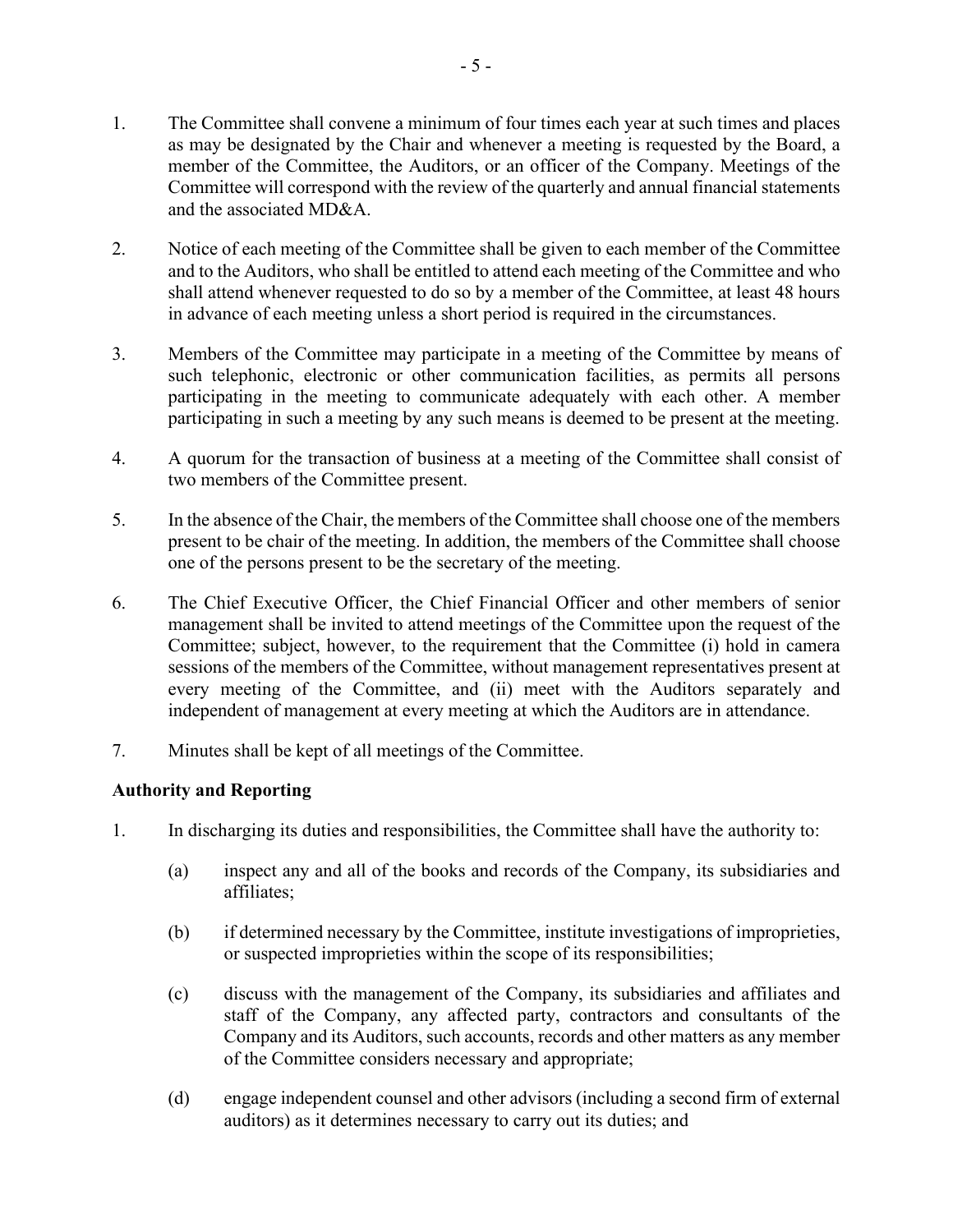- (e) set and pay the compensation for any independent counsel and other advisors employed by the Committee.
- 2. The Committee shall after each meeting, report to the Board the results of its activities and any reviews undertaken and make recommendations to the Board as deemed appropriate.

## **Other Matters**

- 1. The Committee shall enquire into and determine the appropriate resolution of any conflict of interest in respect of audit or financial matters, which are directed to the Committee by any member of the Board, a shareholder of the Company, the Auditors, or management.
- 2. The Committee will be provided with resources commensurate with the duties and responsibilities set out herein and assigned to it by the Board from time to time, including administrative support.
- 3. The Committee shall review, on an annual basis this mandate and recommend any changes to the Board.
- 4. The Committee will perform any other activities consistent with this mandate, the Company's articles and applicable laws as the Committee or the Board deems necessary or appropriate.

#### **Scope and Reliance**

- 1. While the Committee has the responsibilities, duties and authorities herein, it is not required to plan or conduct audits or to determine that the Company's financial statements and disclosures are complete and accurate or are in accordance with generally accepted accounting principles and applicable rules and regulations. These are the responsibilities of management and the Auditors. The Committee, its Chair and any of its members who have accounting or related financial management experience or expertise, are members of the Board, appointed to the Committee to provide broad oversight to the financial disclosure, financial risk and control related activities of the Company, and are specifically not accountable nor responsible for the day-to-day operation of such activities. Although designation of a member or members as being "financially literate" or a "financial expert" is based on each such individual's education and experience, which that individual will bring to bear in carrying out his or her duties on the Committee, designation as being "financially literate" or a "financial expert" does not impose on such person any duties, obligations or liability that are greater than the duties, obligations and liability imposed on such person as a member of the Committee and Board in the absence of such designation. Rather, the role of any financially literate individual or financial expert, like the role of all Committee members, is to oversee the process and not to certify or guarantee the internal or external audit of the Company's financial information or public disclosure.
- 2. The Committee and each member of the Committee shall, absent actual knowledge to the contrary (which shall be promptly reported to the Board), be entitled to rely on (i) the integrity of those persons or organizations within and outside the Company from which it receives information, (ii) the accuracy of the information provided to the Committee by such persons or organizations, and (iii) representations made by management of the